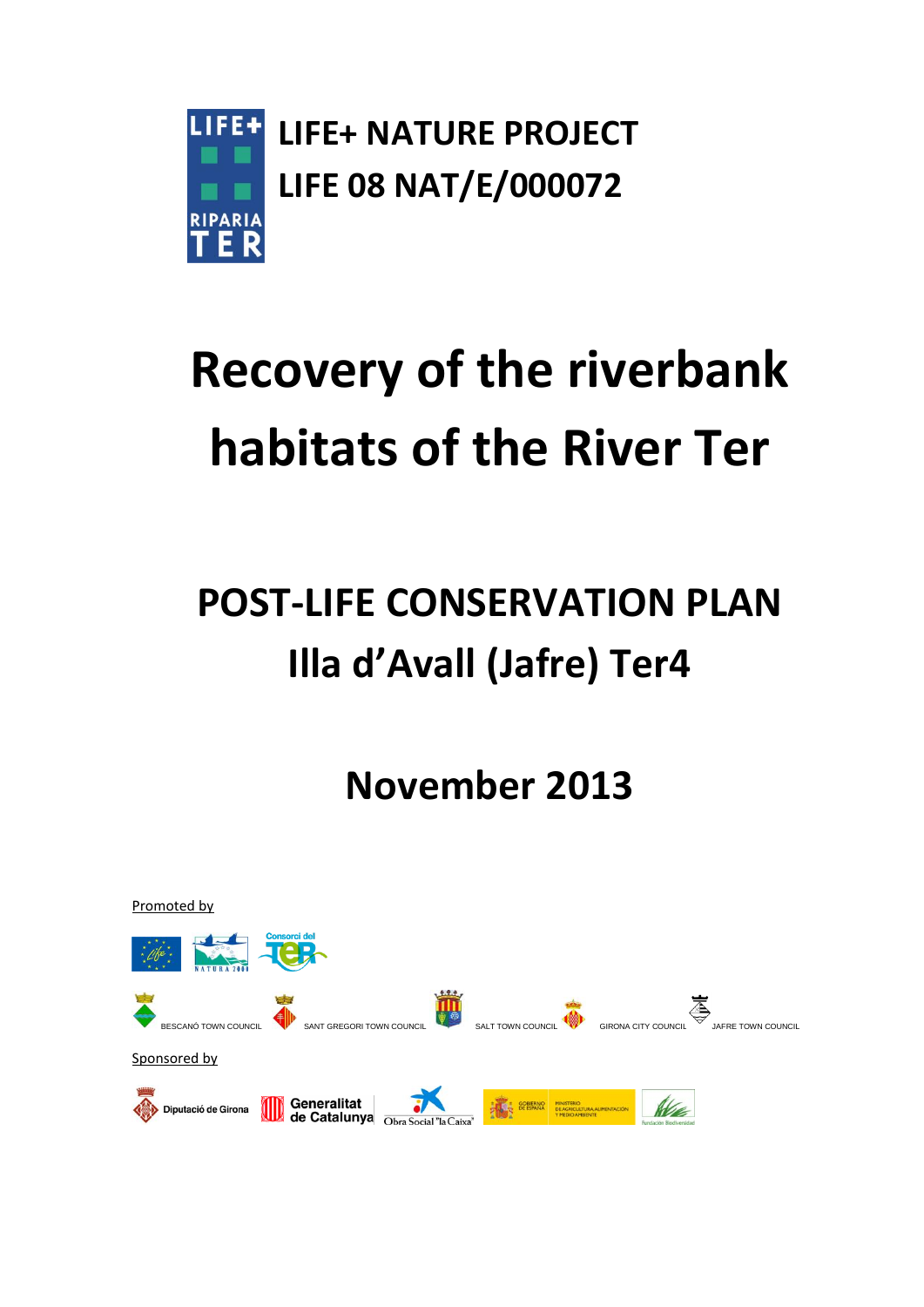| MANAGEMENT DIRECTIVES FOR THE AREAS IN THE NATURA 2000 NETWORK: 9 |  |
|-------------------------------------------------------------------|--|
|                                                                   |  |
|                                                                   |  |
| Appendix: PROPOSAL TO REGULATE ACCESS TO ILLA D'AVALL (JAFRE)  18 |  |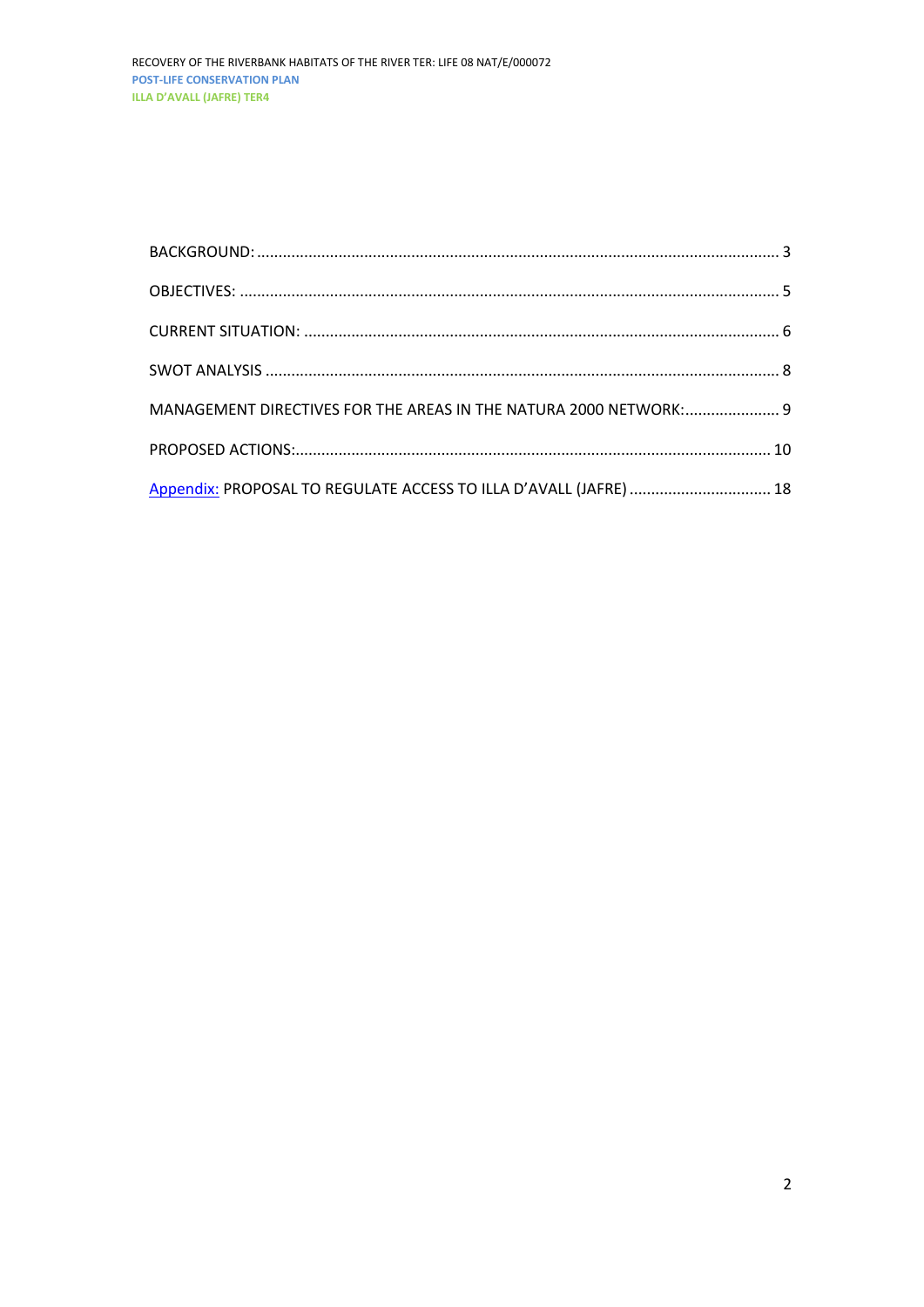## <span id="page-2-0"></span>**BACKGROUND:**

The LIFE+ NATURE Project "Recovery of the riverbank habitats of the River Ter" (Riparia-Ter) project has been carried out from 2010-2013 by the Ter Consortium in four areas of action in the mid and lower stretches of the Ter included in the Natura 2000 Network (specifically "Baix Ter Riverbanks"). This project has been carried out in the territorial areas of Bescanó, Sant Gregori, Salt, Girona and Jafre, whose municipal councils have actively cooperated with the project.

The main aim of the project has been to recover riverbank habitats on the River Ter, particularly: alder groves (91E0\*), willow and white poplar gallery woodland (92A0) and temporary Mediterranean lagoons ( 3170\*). The project also provided for the organisation and control of access to the areas of action to prevent the degradation of these habitats. In addition, many activities were carried out to publicise and inform the public of the rich natural heritage of the River Ter.

Work was done through the project to improve the riverbank woodland. Actions were carried out on invasive plant species, making an in-depth study of the most effective methods for managing and controlling them. Public use actions were carried out to organise the accesses and prevent the degradation of these most vulnerable habitats, publicising those in the least vulnerable areas. Many activities were organised (visits, an exhibition, bird ringing, activities to discover the environment through guided tours, etc.) to raise awareness and publicise the natural values of these areas.

On 11 November 2013 there was a forest fire in El Baix Empordà which affected the Ter4 area of action of the LIFE+ NATURE "Recovery of the riverbank habitats of the River Ter" project. This conditions the drafting and approval of the Post-LIFE conservation plan for the Illa d'Avall (Ter4) area, as some actions from the previous draft which had already been agreed with the local council have become obsolete due to the damage caused to the area. This means everything that needs to be done must be reconsidered and an accurate assessment of the damage is required along with a new action plan to recover the affected habitats over the next few years.

With current information, it is known that the whole area of action has been affected to different degrees. There are areas that have been left practically bare, particularly those previously covered by bramble thickets, reeds and other ruderal formations. It seems that the undergrowth in areas with trees is most seriously affected. The tree layer is affected to different degrees, although in some areas it can probably recover. The dry Mediterranean meadows have also been particularly affected, as have chalk-loving rosemary scrub and areas of stone pine groves.

The recovery of the area will also have to be monitored over the forthcoming days and months, as the weather will play a fundamental role. So, the burning of the areas of reed on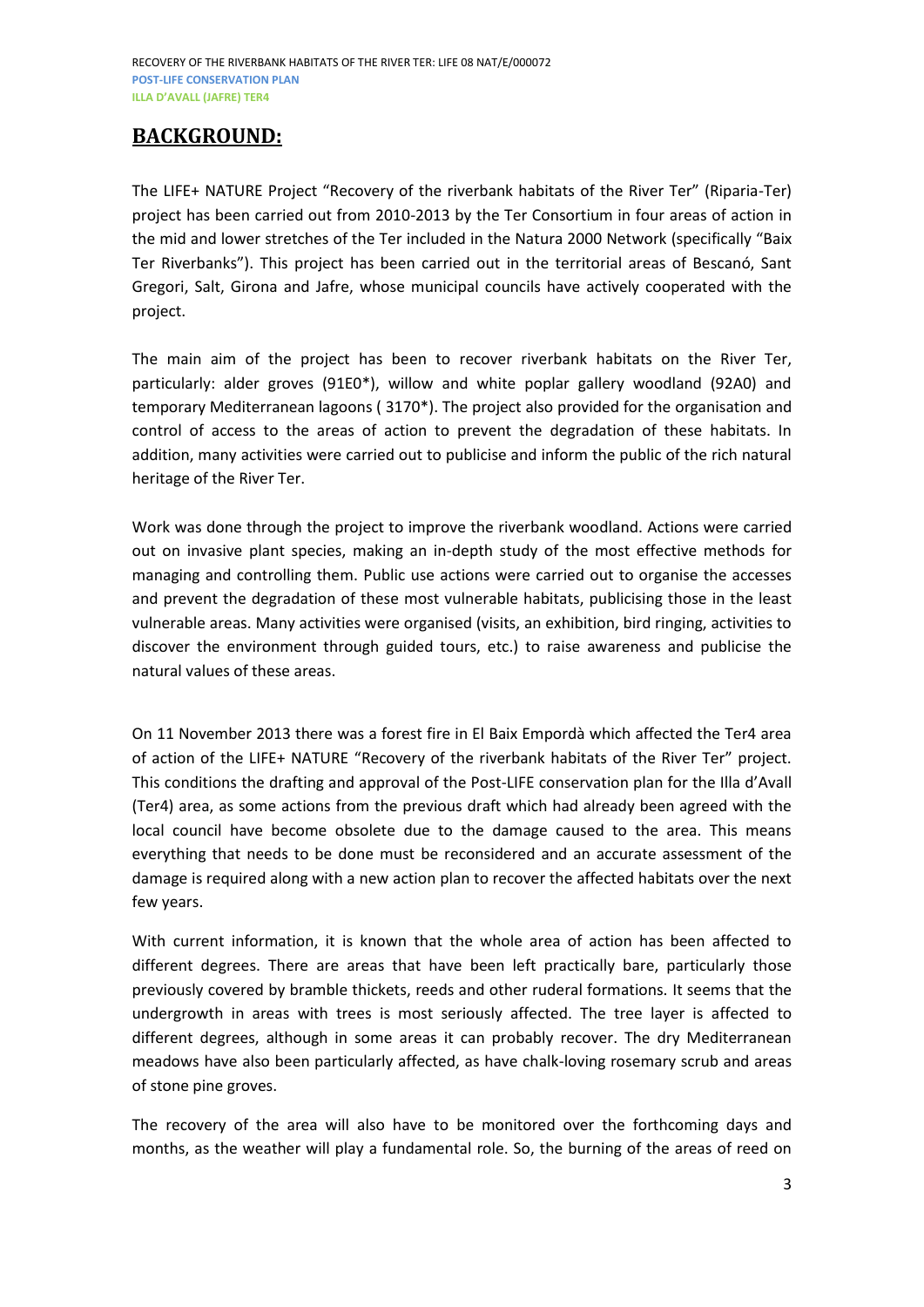Illa d'Avall can notably encourage this species, particularly bearing in mind that fires provide nutrients and the water for putting out the fire gives it what it needs to regrow strongly. It will also be necessary to wait and see whether, when growth begins, it is substantially affected by hard frosts whether it is encouraged by lack of frost.

In addition, some of the dry Mediterranean meadow species could be encouraged by the fire, although it will be necessary to wait several months to assess this.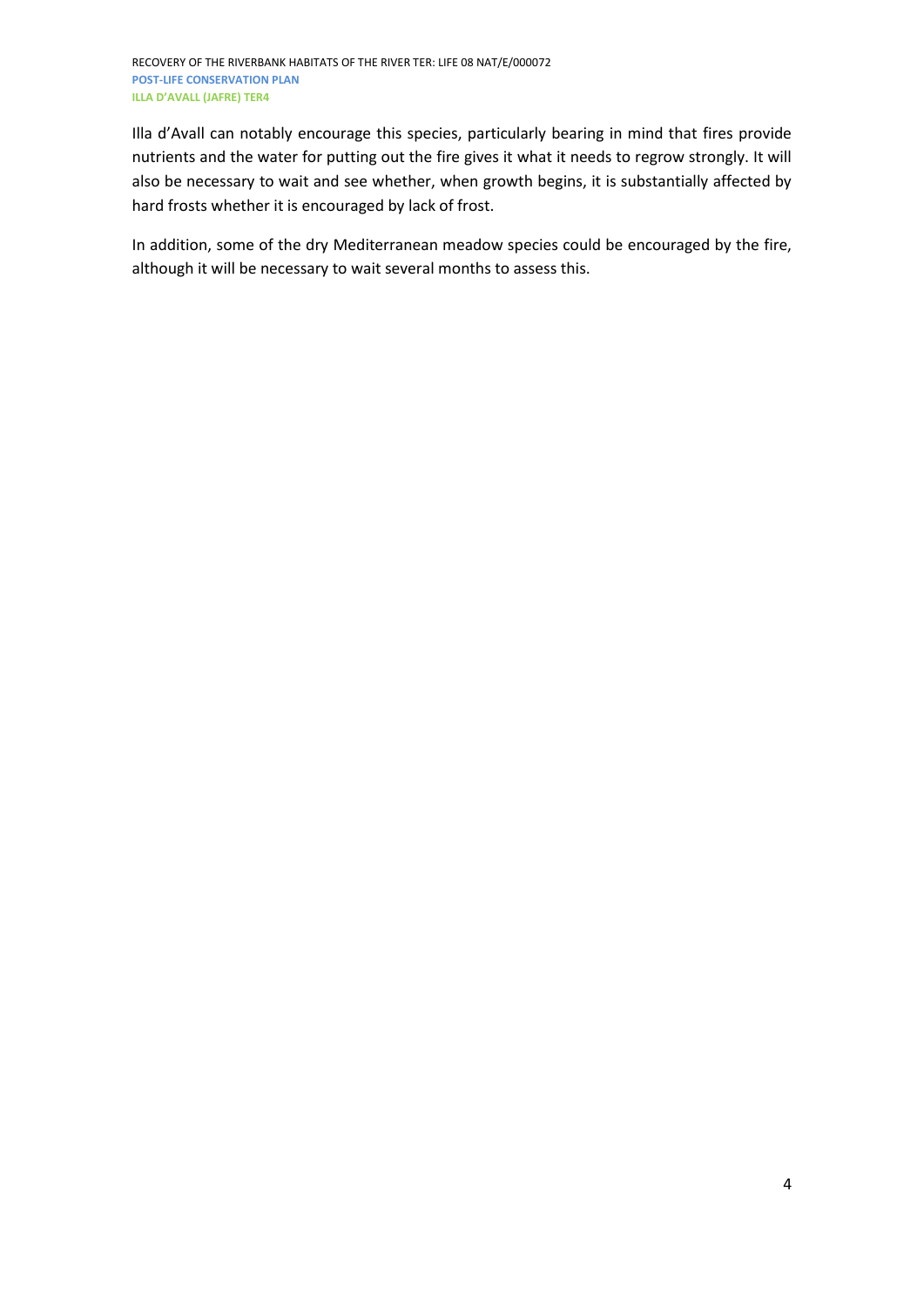## <span id="page-4-0"></span>**OBJECTIVES:**

In order to ensure the maintenance of the actions carried out after the fire and to not waste the careful efforts made to date, some of the actions that could be carried out in the short term to ensure proper management of these areas, making it possible to continue the tasks carried out during the four years of the project LIFE 08 NAT/E/000072, are included here.

The four areas of action form part of the Natura 2000 Network, specifically the "Lower Ter Riverbanks" area (ES5120011). This is designated as an area of continental waters. These areas have no other specific protection system with an allocated management body. However, they are publicly owned areas, so it is viable to ensure their proper management in the future with the participation and goodwill of the different public authorities making up the project. That is why this Post-LIFE Conservation Plan includes the involvement of the municipal councils and the Ter Consortium in order to ensure proper future management.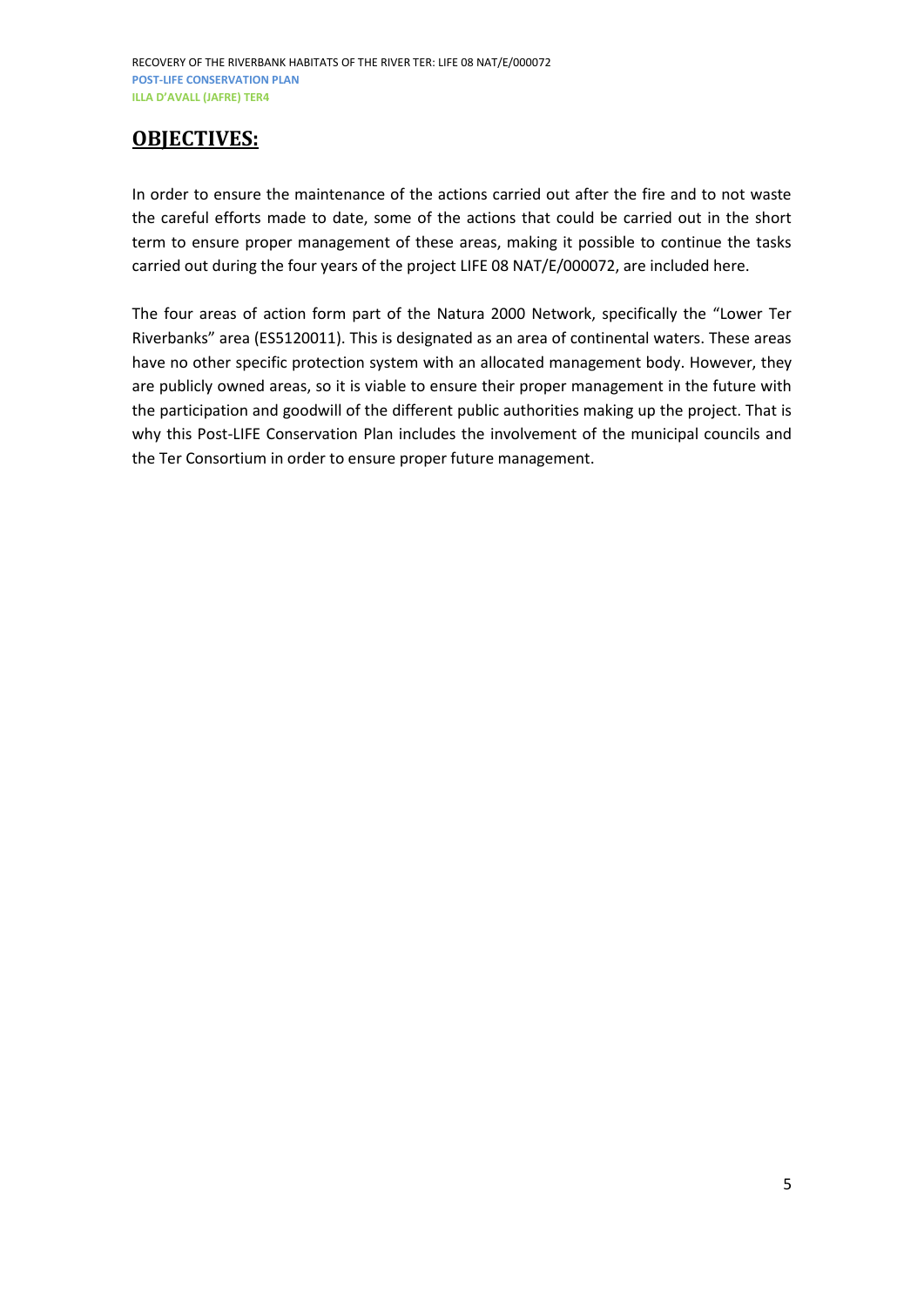## <span id="page-5-0"></span>**CURRENT SITUATION:**

The El Baix Empordà fire began on Monday, 11 November 2013 in the municipality of Vilopriu and all indications are that it was started deliberately. It was brought under control by 13/11/13 and was put out by 16/11/13.

The provisional perimeter established to date by the Forest Rangers gives a total of 551.05 hectares, of which 377 are woodland (trees and scrub) and the rest crops (131.73), pastures (19) and urban land and water.

Although the fire began in Vilopriu, the worst affected municipality is Foixà, with 330 hectares, followed by Vilopriu with 140, Colomers with 46 and Jafre with 34.

The burned area of the municipality of Jafre corresponds to the entire Illa d'Avall and some other riverbank areas in the "Lower Ter Riverbank" area of the Natura 2000 Network.

All the areas of action that have been worked on from 2010-2013 corresponding to the Illa d'Avall area have been affected. So, almost the entire island has been affected by the fire.

A map of the specific conservation actions carried out on the island to November 2013 is shown below.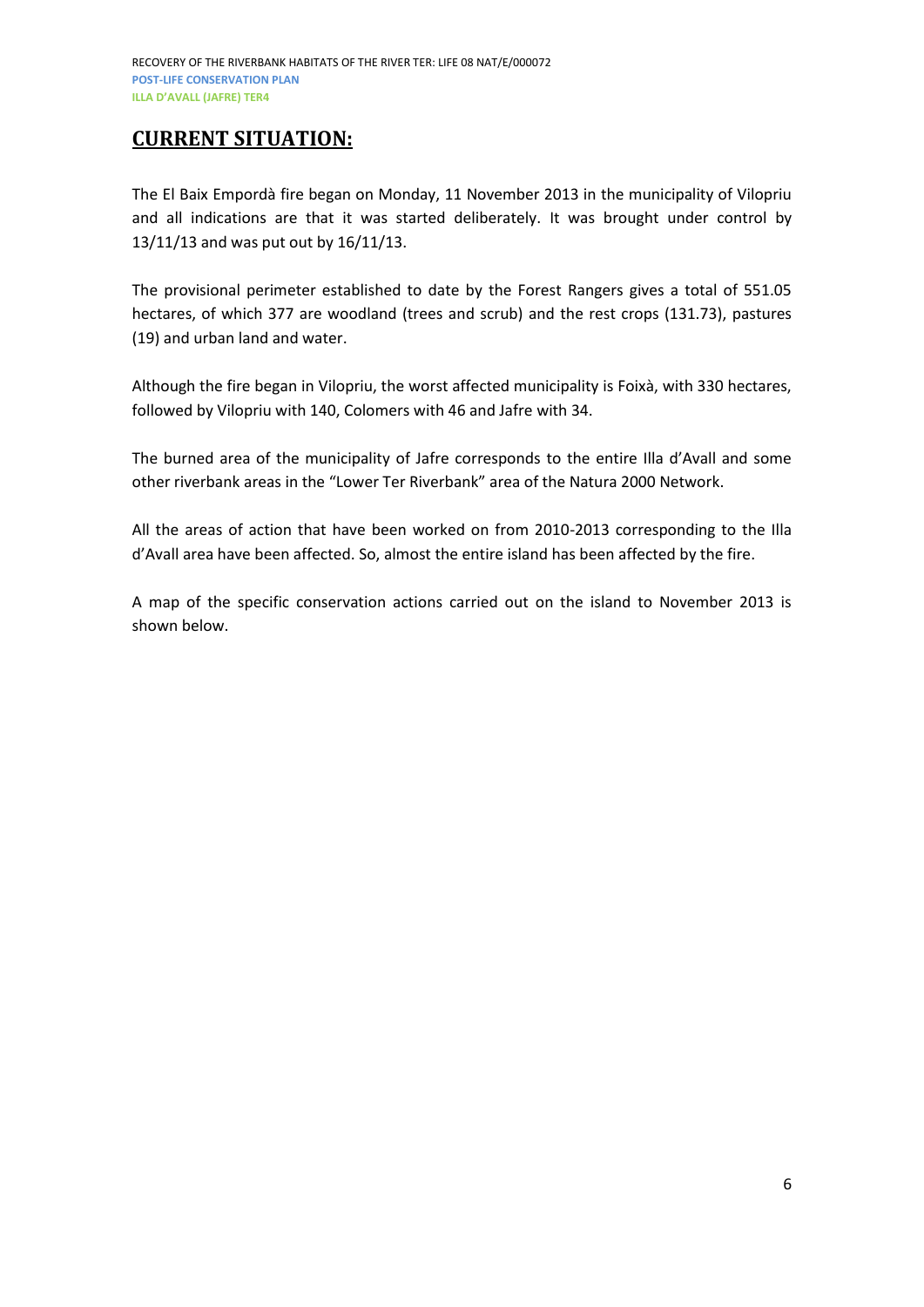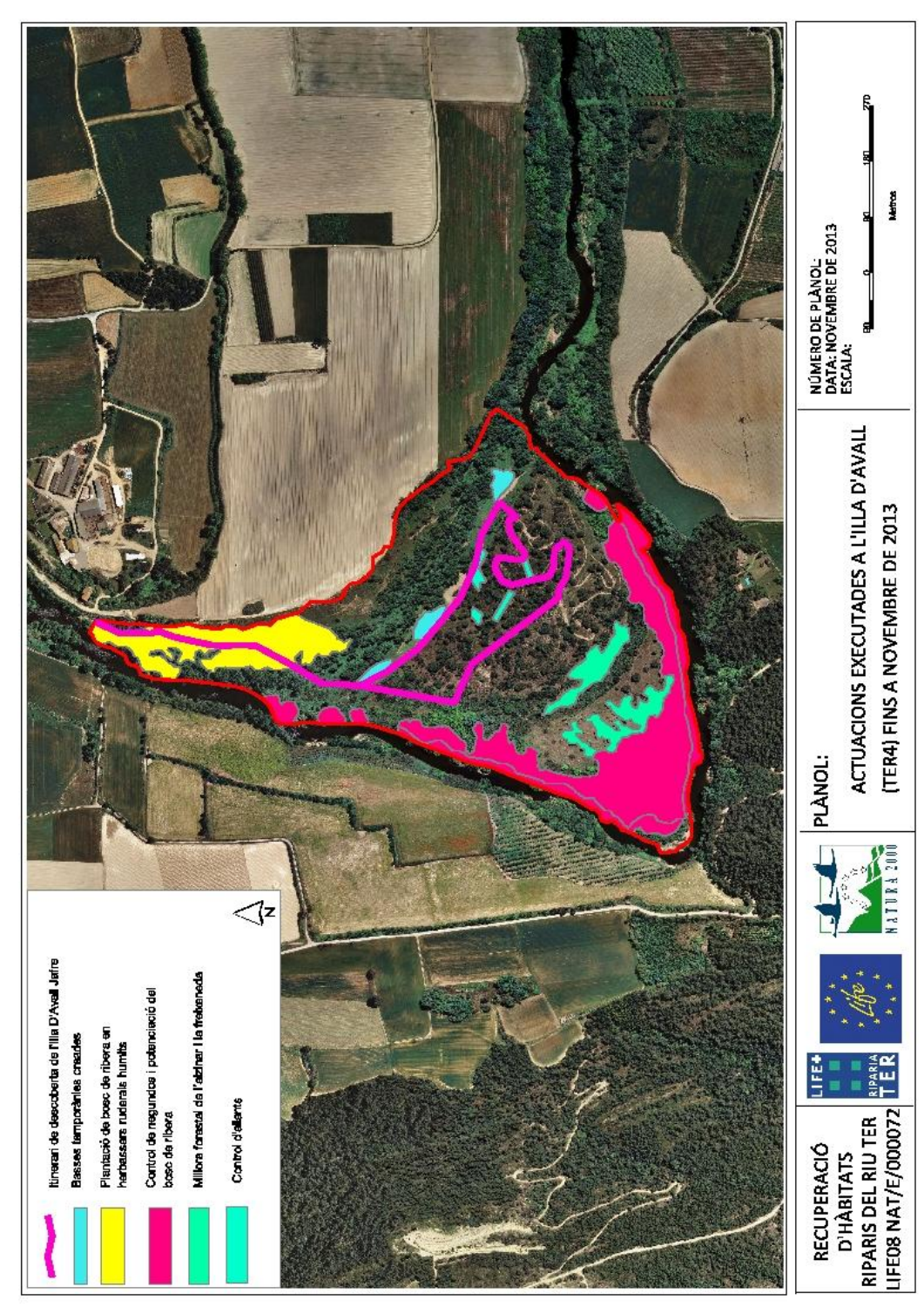## <span id="page-7-0"></span>**SWOT ANALYSIS**

## **WEAKNESSES**

\*Lack of finance from the organisations involved, especially a small municipal council without officers or a municipal works team.

\*Smaller sources of finance for nature projects and more competition for existing resources.

\*Entry of some motorbikes in the area of action.

\*There are natural factors (soil, climate, etc.) that make the results of chemical treatments vary, which mean the results are not the same everywhere.

## **THREATS**

\*Lack of specific political agenda concerning nature at high-level institutions.

\*Lack of environmental criteria in the management of the water of the Ter and water spillages.

\*Proliferation of new invasive species.

\*Lack of financial resources to resolve extraordinary situations.

## **STRENGTHS**

\*High level of public interest in the publicity activities.

\*Better knowledge of the control of invasive species makes the treatments more effective.

\*Involvement of the competent administrations in the project, both the municipal councils and ACA and the Environment Department, and good predisposition to continue working together.

\*Public ownership of the area, ensuring maintenance of the natural area without the speculative interests that had threatened the area before.

## **OPPORTUNITIES**

\*Great potential for recovering the riverbank communities and their rapid response to disturbances.

\*The Natura 2000 areas are priority action areas and will increasingly be so for European Union finance instruments.

\*Development of environmentally friendly economic activities in the area.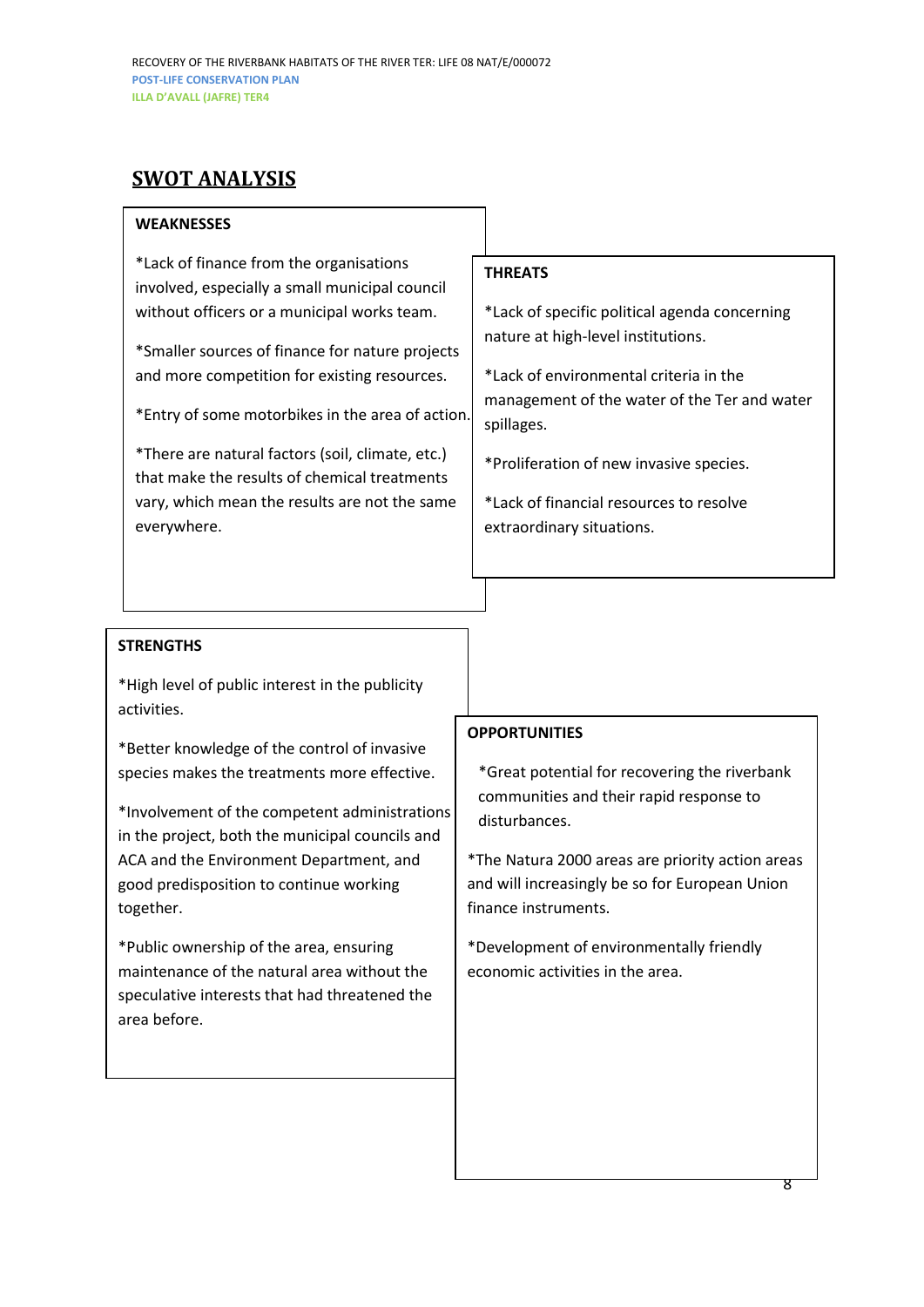## <span id="page-8-0"></span>**MANAGEMENT DIRECTIVES FOR THE AREAS IN THE NATURA 2000 NETWORK:**

In 2006 the Catalan Government approved the Catalan Natura 2000 Network proposal. In appendix 8, the Government Agreement 112/2006 approving it includes the document with the Directives for the management of Natura 2000 areas. This document defines the directives for the management of the areas in the Natura 2000 Network, which have been grouped into eight types of management. They include general management requirements specific to each type of area and specific for certain important elements.

In the case that concerns us, the type of area is continental waters. The management directives can be consulted at this link:

[http://www20.gencat.cat/docs/dmah/Home/Ambits%20dactuacio/Medi%20natural/Espais%2](http://www20.gencat.cat/docs/dmah/Home/Ambits%20dactuacio/Medi%20natural/Espais%20naturals/Espais%20naturals%20protegits/La%20planificacio%20dels%20espais%20naturals%20protegits/Xarxa%20Natura%202000/Xarxa%20Natura%202000%20a%20Catalunya/Documents/directrius_gestio.pdf) [0naturals/Espais%20naturals%20protegits/La%20planificacio%20dels%20espais%20naturals%2](http://www20.gencat.cat/docs/dmah/Home/Ambits%20dactuacio/Medi%20natural/Espais%20naturals/Espais%20naturals%20protegits/La%20planificacio%20dels%20espais%20naturals%20protegits/Xarxa%20Natura%202000/Xarxa%20Natura%202000%20a%20Catalunya/Documents/directrius_gestio.pdf) [0protegits/Xarxa%20Natura%202000/Xarxa%20Natura%202000%20a%20Catalunya/Documen](http://www20.gencat.cat/docs/dmah/Home/Ambits%20dactuacio/Medi%20natural/Espais%20naturals/Espais%20naturals%20protegits/La%20planificacio%20dels%20espais%20naturals%20protegits/Xarxa%20Natura%202000/Xarxa%20Natura%202000%20a%20Catalunya/Documents/directrius_gestio.pdf) [ts/directrius\\_gestio.pdf](http://www20.gencat.cat/docs/dmah/Home/Ambits%20dactuacio/Medi%20natural/Espais%20naturals/Espais%20naturals%20protegits/La%20planificacio%20dels%20espais%20naturals%20protegits/Xarxa%20Natura%202000/Xarxa%20Natura%202000%20a%20Catalunya/Documents/directrius_gestio.pdf)

Management measures deriving from the inclusion of an area in the Natura 2000 Network.

## MANAGEMENT

• Instruments mobilised with the establishment of Natura 2000 include management plans, species and habitat conservation plans, monitoring and observation of the state of conservation of biodiversity and the restoration of the most threatened habitats.

## ASSESSMENT

• The environmental monitoring of the plans and projects in the network's areas is intended to ensure that their ecological coherence are maintained and that they meet their conservation objectives.

## PARTICIPATION

• The involvement of a large number of interested sectors (local administrations, foundations, land custody bodies, consortiums, farming organisations...) in the management should make Natura 2000 management a major joint objective of society through participation, dialogue and consensus.

## COMPATIBLE USES

• The uses and activities of Natura 2000 areas continue to be developed normally, in some cases with more opportunities for progress. The integration of Natura 2000 into the Plan for Areas of Natural Interest also ensures the application of Catalonia's own regulatory framework.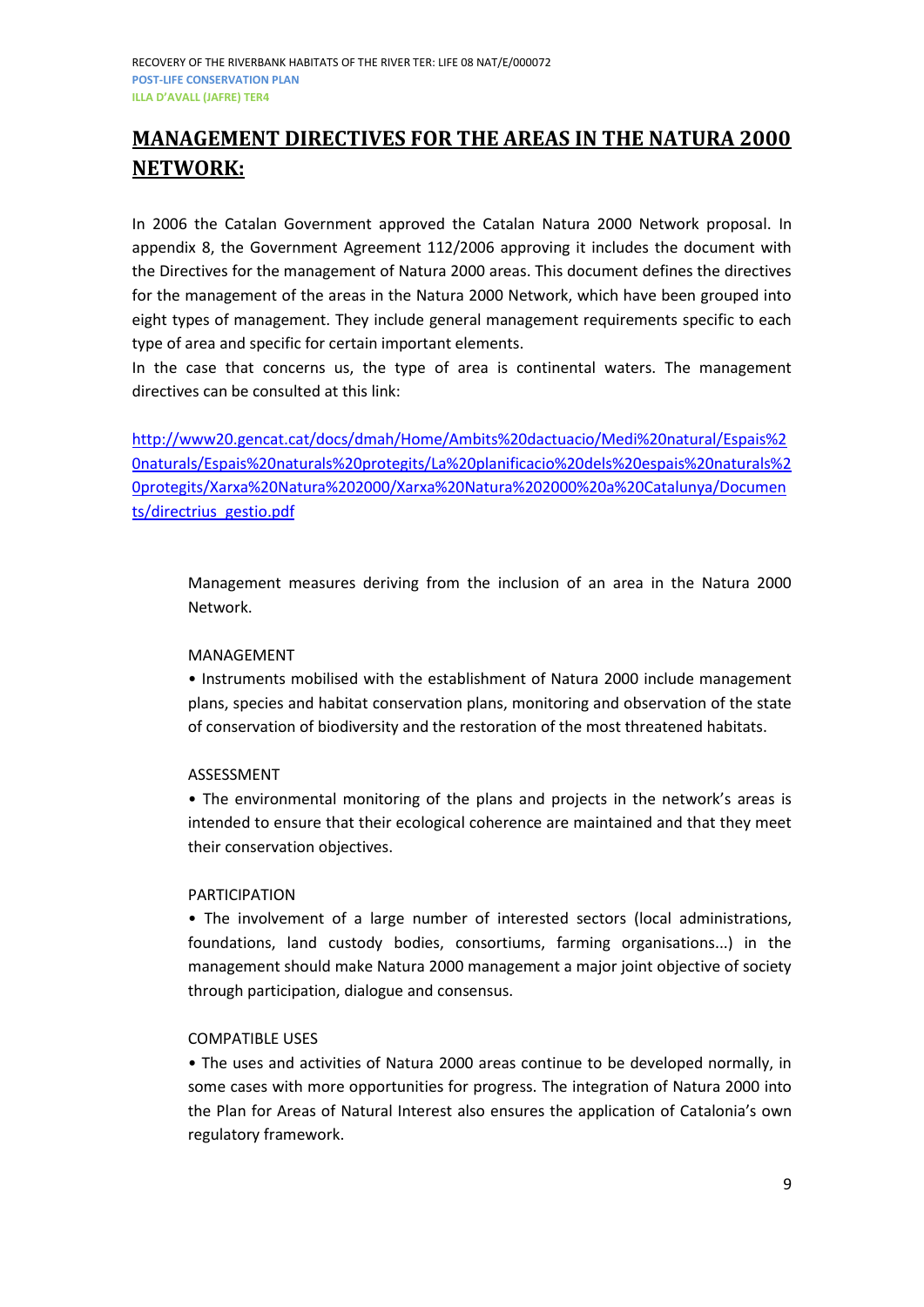## **PROPOSED ACTIONS:**

<span id="page-9-0"></span>

| <b>PROPOSED ACTIONS</b>                                                            | <b>PRIORITY</b>  | <b>RESPONSIBLE FOR</b><br><b>IMPLEMENTATION</b>                                                                                                | <b>COSTS</b>                                  | <b>SOURCES OF</b><br><b>FINANCE</b> | <b>NOTES</b>                                                                                                                                                                                                                                                                                                                                                                                                                                                                                                                                         |
|------------------------------------------------------------------------------------|------------------|------------------------------------------------------------------------------------------------------------------------------------------------|-----------------------------------------------|-------------------------------------|------------------------------------------------------------------------------------------------------------------------------------------------------------------------------------------------------------------------------------------------------------------------------------------------------------------------------------------------------------------------------------------------------------------------------------------------------------------------------------------------------------------------------------------------------|
| <b>ADMINISTRATIVE TASKS:</b>                                                       |                  |                                                                                                                                                |                                               |                                     |                                                                                                                                                                                                                                                                                                                                                                                                                                                                                                                                                      |
| <b>ADMINISTRATIVE</b><br><b>COORDINATION BETWEEN</b><br><b>THE AGENTS INVOLVED</b> | <b>NECESSARY</b> | <b>Ter Consortium</b><br>Jafre, Foixà and<br><b>Colomers Town Councils</b><br>Government of<br>Catalonia: ACA and<br>Environment<br>Department | Staff from the<br>administrations<br>involved | $\overline{\phantom{0}}$            | The executive committees have made it possible to develop<br>the project by getting all the agents involved to agree, taking<br>into account the points of view and criteria of the different<br>administrations. This dynamic has been positive and has<br>made it possible to resolve difficulties easily.<br>A new executive committee including all the agents involved<br>in the burned areas of the "Lower Ter Riverbank" SCI,<br>including Foixà and Colomers Town Council which were not<br>present in the LIFE+ Nature Riparia-Ter project. |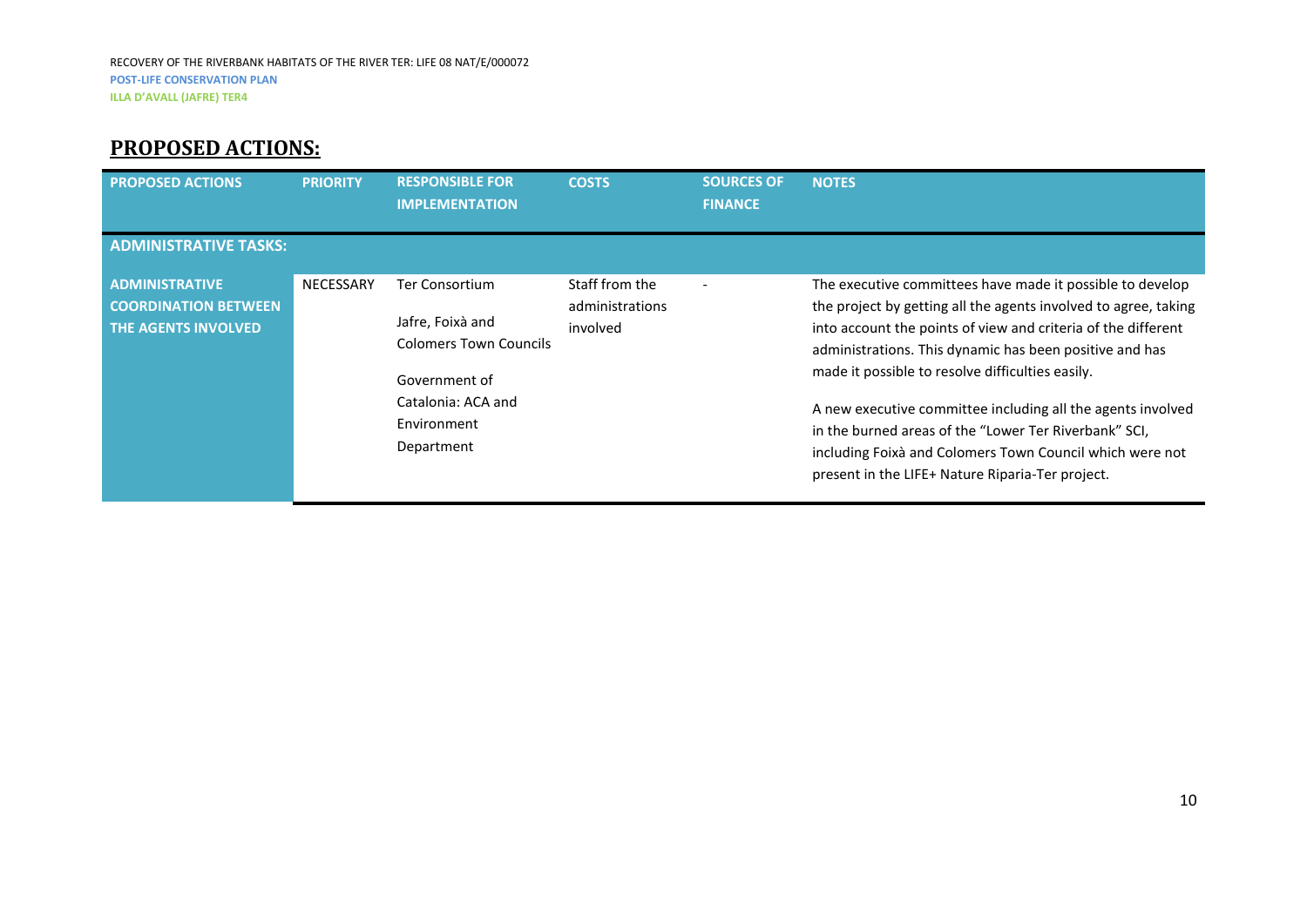| <b>PROPOSED ACTIONS</b>                                                            | <b>PRIORITY</b> | <b>RESPONSIBLE FOR</b><br><b>IMPLEMENTATION</b> | <b>COSTS</b>                   | <b>SOURCES OF</b><br><b>FINANCE</b> | <b>NOTES</b>                                                                                                                                                                                                                                                                                                                                                                                                                                                                                                                                                                                                                                                                                                                                                                      |
|------------------------------------------------------------------------------------|-----------------|-------------------------------------------------|--------------------------------|-------------------------------------|-----------------------------------------------------------------------------------------------------------------------------------------------------------------------------------------------------------------------------------------------------------------------------------------------------------------------------------------------------------------------------------------------------------------------------------------------------------------------------------------------------------------------------------------------------------------------------------------------------------------------------------------------------------------------------------------------------------------------------------------------------------------------------------|
| <b>SEARCH FOR FINANCE TO</b><br><b>IMPLEMENT THE</b><br><b>PROPOSED ACTIONS</b>    | <b>CRITICAL</b> | <b>Ter Consortium</b>                           | <b>Ter Consortium</b><br>staff |                                     | The current economic situation means the resources needed<br>for carrying out all the actions proposed in this Post-LIFE<br>Conservation Plan are not available. For this reason it is<br>vitally important to be able to have alternative finance<br>and/or resources to be able to carry them out.<br>Every year the Government of Catalonia invites bids for lines<br>of specific aid for conservation and restoration projects, for<br>public use of areas and for publicity and interpretation in the<br>network's areas. In addition, Natura 2000 is becoming a<br>priority criterion for aid for sustainable forestry<br>management, among others. There are also other annual<br>bidding processes that must be exploited, such as the<br>Fundación Biodiversidad, the EU |
| <b>ASSESSMENT OF THE</b><br><b>EFFECT ON HABITATS</b><br><b>FOLLOWING THE FIRE</b> | <b>CRITICAL</b> | <b>Ter Consortium</b>                           | Own personnel                  |                                     | It is planned that, during the next few months and, if<br>possible before January 2014, a concise assessment will have<br>been made of the effect of the fire on the Illa d'Avall area<br>and the other "Lower Ter Riverbank" SCI areas affected. The<br>effects of the fire on the fauna must be assessed. An<br>attempt will be made to get volunteers to carry out the<br>scientific monitoring.<br>Over the next few days there will be an initial damage<br>assessment in order to include it in the final LIFE+ NATURE<br>RIPARIA-TER project report.                                                                                                                                                                                                                       |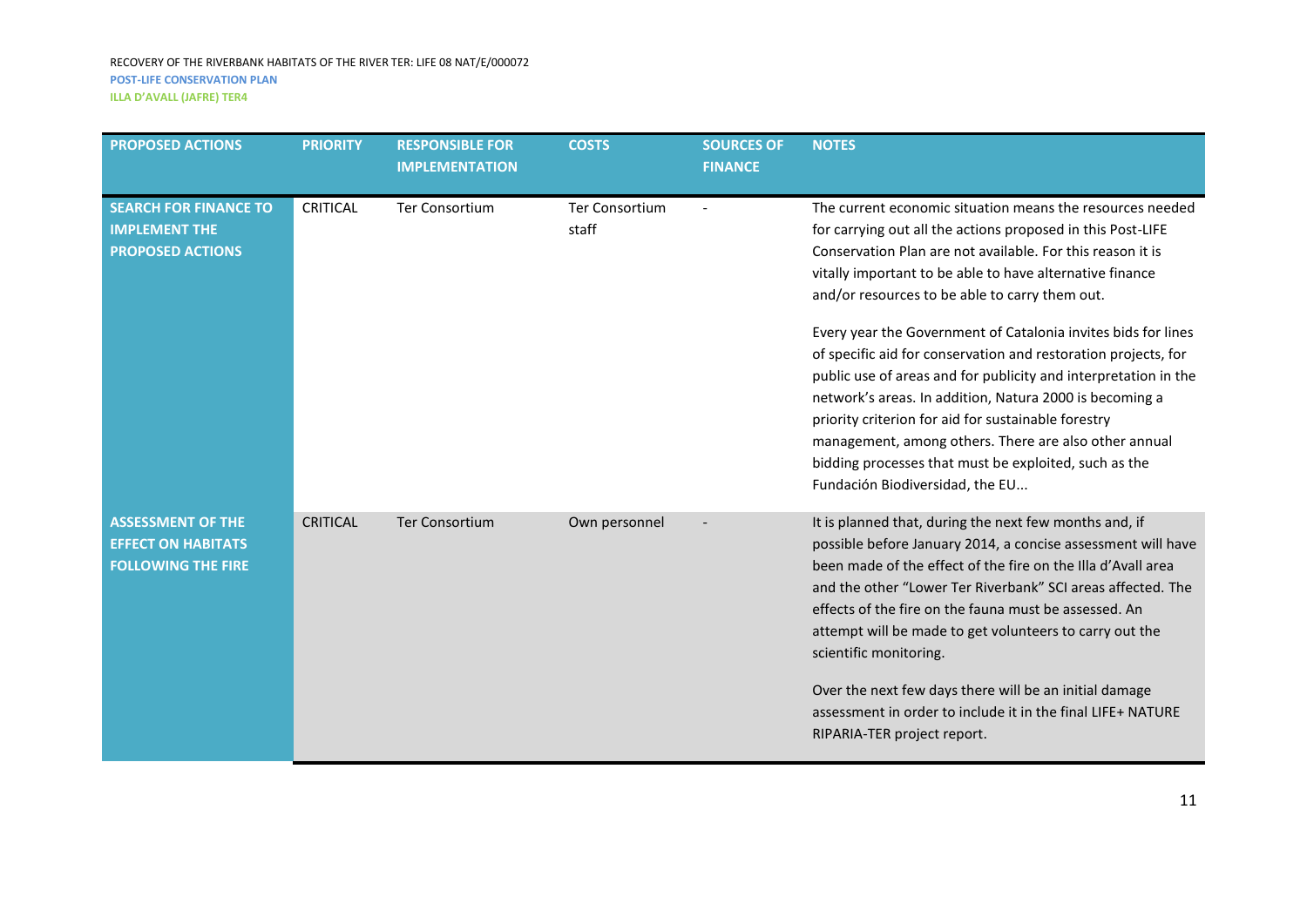| <b>PROPOSED ACTIONS</b>                              | <b>PRIORITY</b> | <b>RESPONSIBLE FOR</b><br><b>COSTS</b><br><b>IMPLEMENTATION</b> |               | <b>SOURCES OF</b><br><b>FINANCE</b> | <b>NOTES</b>                                                                                                                                                                       |
|------------------------------------------------------|-----------------|-----------------------------------------------------------------|---------------|-------------------------------------|------------------------------------------------------------------------------------------------------------------------------------------------------------------------------------|
|                                                      |                 |                                                                 |               |                                     |                                                                                                                                                                                    |
| <b>DRAWING UP A</b><br><b>MANAGEMENT PROJECT</b>     | <b>CRITICAL</b> | <b>Ter Consortium</b>                                           | Own personnel | Own sources<br>Private              | Once the damage and effects on the habitats has been<br>assessed, it must be established whether it is necessary to                                                                |
| <b>FOR THE AREAS OF THE</b><br>"LOWER TER RIVERBANK" |                 |                                                                 |               | companies                           | take action to help recover the environment. It is possible<br>that some of the habitats will recover by themselves in the                                                         |
| <b>AFFECTED BY THE FIRE</b>                          |                 |                                                                 |               | Aid from<br>public bodies           | short and/or medium term. In others measures must be<br>planned to contain invasive species, etc.                                                                                  |
|                                                      |                 |                                                                 |               |                                     | A document must be drawn up containing:                                                                                                                                            |
|                                                      |                 |                                                                 |               |                                     | General habitat management directives                                                                                                                                              |
|                                                      |                 |                                                                 |               |                                     | Definition of specific habitat improvement actions                                                                                                                                 |
|                                                      |                 |                                                                 |               |                                     | Definition of actions to control invasive species                                                                                                                                  |
|                                                      |                 |                                                                 |               |                                     | Definition of actions to organise public use                                                                                                                                       |
|                                                      |                 |                                                                 |               |                                     | <b>Budget</b>                                                                                                                                                                      |
|                                                      |                 |                                                                 |               |                                     | This document must be agreed with all the administrations<br>involved: Jafre Town Council, Foixà Town Council, Colomers<br>Town Council, the Catalan Water Agency, the Environment |

**HABITAT IMPROVEMENT AND CONSERVATION ACTIONS:**

Department of the Government of Catalonia...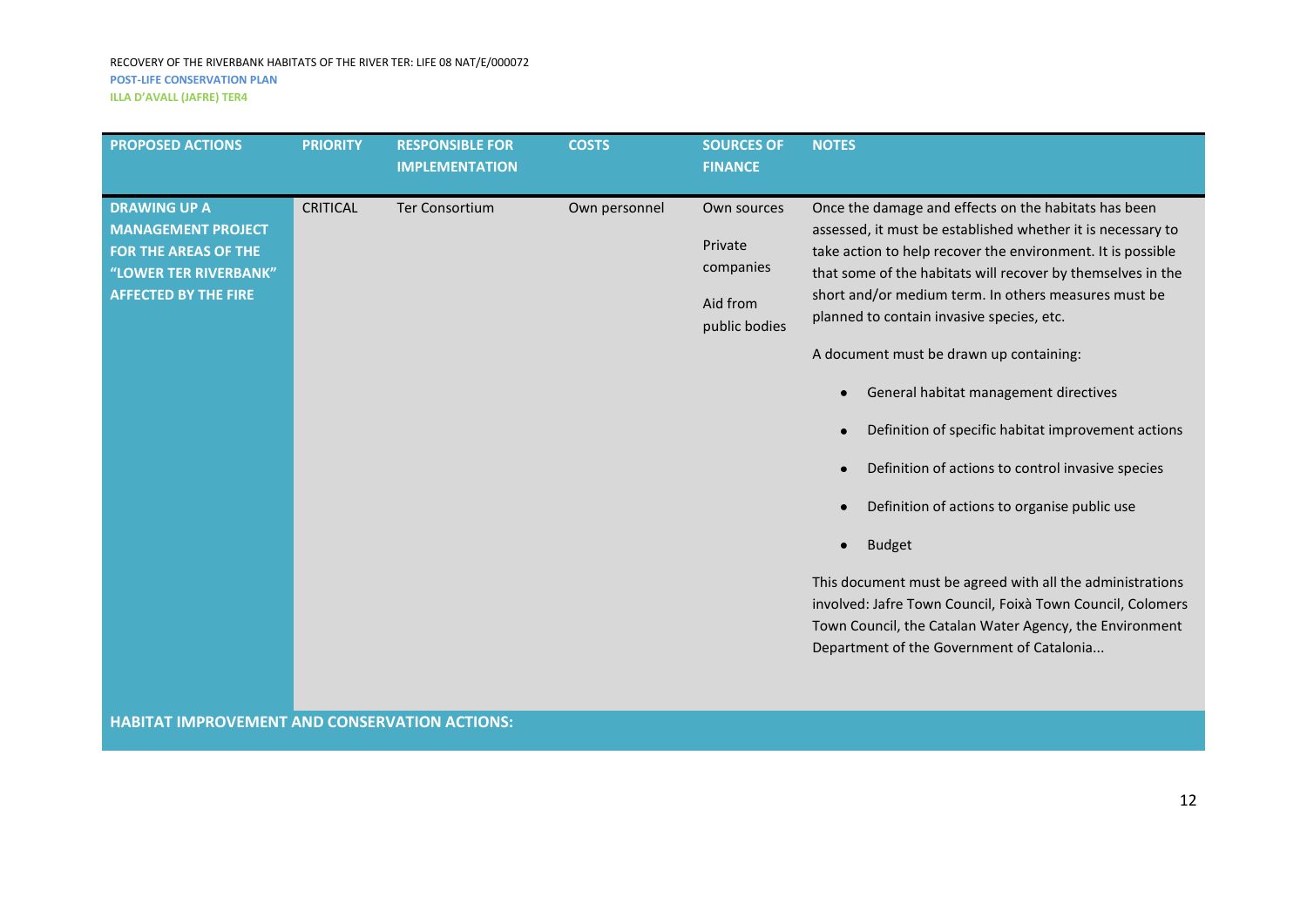| <b>PROPOSED ACTIONS</b>                                                                                    | <b>PRIORITY</b>  | <b>RESPONSIBLE FOR</b><br><b>IMPLEMENTATION</b> | <b>COSTS</b>                                                  | <b>SOURCES OF</b><br><b>FINANCE</b>                                          | <b>NOTES</b>                                                                                                                                                                                                                                                                                                                                                         |
|------------------------------------------------------------------------------------------------------------|------------------|-------------------------------------------------|---------------------------------------------------------------|------------------------------------------------------------------------------|----------------------------------------------------------------------------------------------------------------------------------------------------------------------------------------------------------------------------------------------------------------------------------------------------------------------------------------------------------------------|
| <b>MAINTENANCE OF</b><br><b>RIVERBANK WOODLAND,</b><br><b>TEMPORARY PONDS,</b><br><b>FIXED DUNES, ETC.</b> | <b>IMPORTANT</b> | <b>Ter Consortium</b>                           | This must be<br>assessed based on<br>the project drawn<br>up  | Aid from the<br>Government<br>of Catalonia<br>EU aid<br>Private<br>companies | The actions that must be carried out will be included,<br>defined and budgeted for in a document that must be<br>approved by the competent administrations: the local<br>councils involved and the Government of Catalonia<br>(Environment Department and the Catalan Water Agency).<br>Finance must be sought from different institutions and<br>private companies. |
| <b>MANAGEMENT OF PUBLIC USE:</b>                                                                           |                  |                                                 |                                                               |                                                                              |                                                                                                                                                                                                                                                                                                                                                                      |
| <b>MAINTENANCE OF THE</b><br><b>ILLA D'AVALL DISCOVERY</b><br><b>ROUTE</b>                                 | <b>CRITICAL</b>  | <b>Ter Consortium</b>                           | This must be<br>assessed based on<br>the project drawn<br>up. | Aid from the<br>Government<br>of Catalonia<br>EU aid<br>Private<br>companies | It is planned that, over the next few months, there will be a<br>recovery of Illa d'Avall and that actions will be carried out to<br>make this area an environment for enjoying nature once<br>again.                                                                                                                                                                |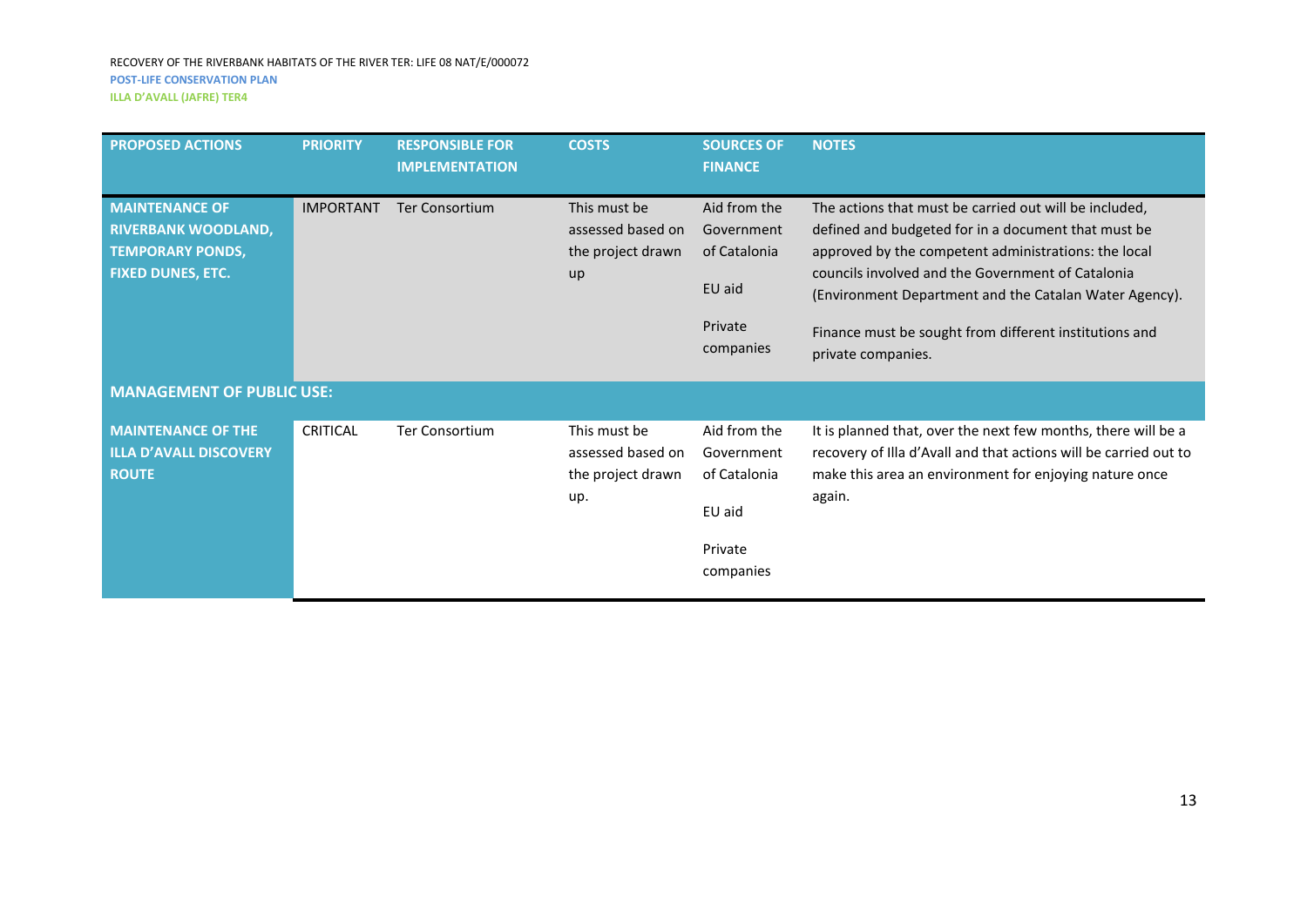| <b>PROPOSED ACTIONS</b>                                                  | <b>PRIORITY</b> | <b>RESPONSIBLE FOR</b><br><b>IMPLEMENTATION</b> | <b>COSTS</b>           | <b>SOURCES OF</b><br><b>FINANCE</b>                                          | <b>NOTES</b>                                                                                                                                                                                                                                                                                                                                                                                                                                                                                                                                                                                                                                             |
|--------------------------------------------------------------------------|-----------------|-------------------------------------------------|------------------------|------------------------------------------------------------------------------|----------------------------------------------------------------------------------------------------------------------------------------------------------------------------------------------------------------------------------------------------------------------------------------------------------------------------------------------------------------------------------------------------------------------------------------------------------------------------------------------------------------------------------------------------------------------------------------------------------------------------------------------------------|
| <b>CONTROL OF MOTOR</b><br><b>VEHICLE ACCESS TO THE</b><br><b>ISLAND</b> | <b>CRITICAL</b> | Ter Consortium<br>Jafre Town Council            | Awaiting<br>assessment | Aid from the<br>Government<br>of Catalonia<br>EU aid<br>Private<br>companies | Access to the island is currently regulated by a wooden<br>barrier installed with chains ensuring that four-wheeled<br>vehicles cannot access the island without permission. The<br>key is controlled by Jafre Town Council. However, access<br>with motorcycles is easier because it is easy for them to pass<br>through any space a pedestrian can get through. Over time,<br>it will therefore be necessary to discourage motor vehicle<br>access to these areas strengthening dissuasive measures at<br>the points where entry continues.<br>A control system is proposed to determine who can access<br>the island in motor vehicles. See appendix. |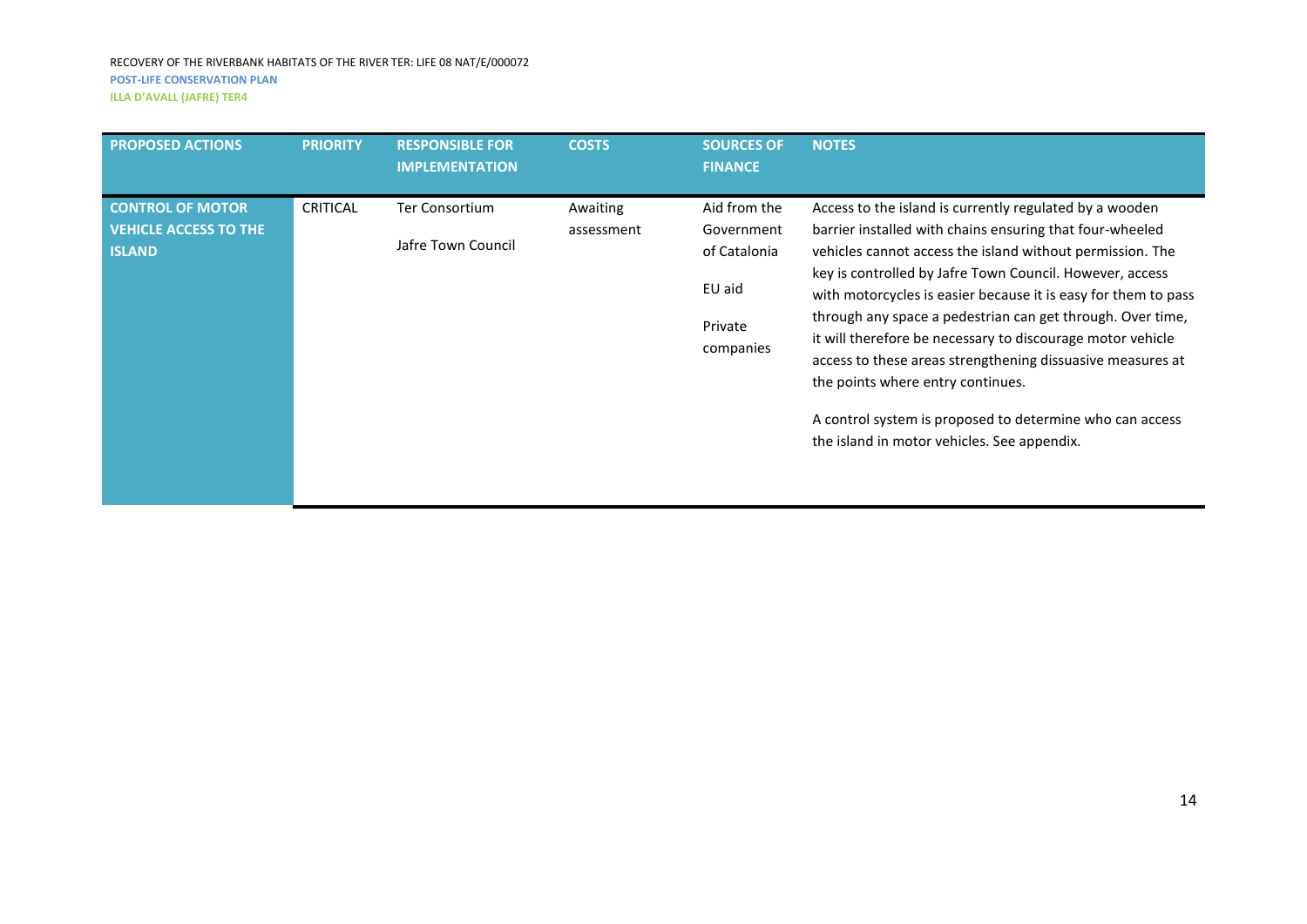| <b>PROPOSED ACTIONS</b>                                                                                                                                                                       | <b>PRIORITY</b>                                                                                   | <b>RESPONSIBLE FOR</b><br><b>IMPLEMENTATION</b>                              | <b>COSTS</b>                                                                                                                                                                                                                                                                                                                                                                                                                                                                                                   | <b>SOURCES OF</b><br><b>FINANCE</b> | <b>NOTES</b>                                                                                                                                                                                                                                                                             |
|-----------------------------------------------------------------------------------------------------------------------------------------------------------------------------------------------|---------------------------------------------------------------------------------------------------|------------------------------------------------------------------------------|----------------------------------------------------------------------------------------------------------------------------------------------------------------------------------------------------------------------------------------------------------------------------------------------------------------------------------------------------------------------------------------------------------------------------------------------------------------------------------------------------------------|-------------------------------------|------------------------------------------------------------------------------------------------------------------------------------------------------------------------------------------------------------------------------------------------------------------------------------------|
| <b>DEVELOPMENT OF</b><br><b>IMPORTANT</b><br>Ter Consortium in<br><b>ACTIVITIES AIMED AT THE</b><br>cooperation with the<br><b>PUBLIC</b><br>agents from the region<br>and Jafre Town Council | Staff:<br>€2,500/year<br>Native plant<br>seedlings:<br>€500/year<br>Other materials:<br>€350/year | Aid from the<br>Government<br>of Catalonia<br>EU aid<br>Private<br>companies | Activities with the general public were very well received.<br>Jafre Town Council has shown an interest in continuing to<br>offer activities for both residents of the city and visitors.<br>Some of the activities that can be developed every year are:<br>Collection of rubbish that has been left exposed after the<br>fire, mass plantings to restore the affected areas, etc.<br>Later, depending on the recovery of this and the adjoining<br>areas, there can be guided tours, bird ringing, amphibian |                                     |                                                                                                                                                                                                                                                                                          |
|                                                                                                                                                                                               |                                                                                                   |                                                                              |                                                                                                                                                                                                                                                                                                                                                                                                                                                                                                                |                                     | listening<br>It is considered to be vitally important to involve the<br>population in the actions carried out from now on in this<br>area, not only to continue the publicity and awareness-<br>raising work, but also to raise awareness about forest fires<br>and their repercussions. |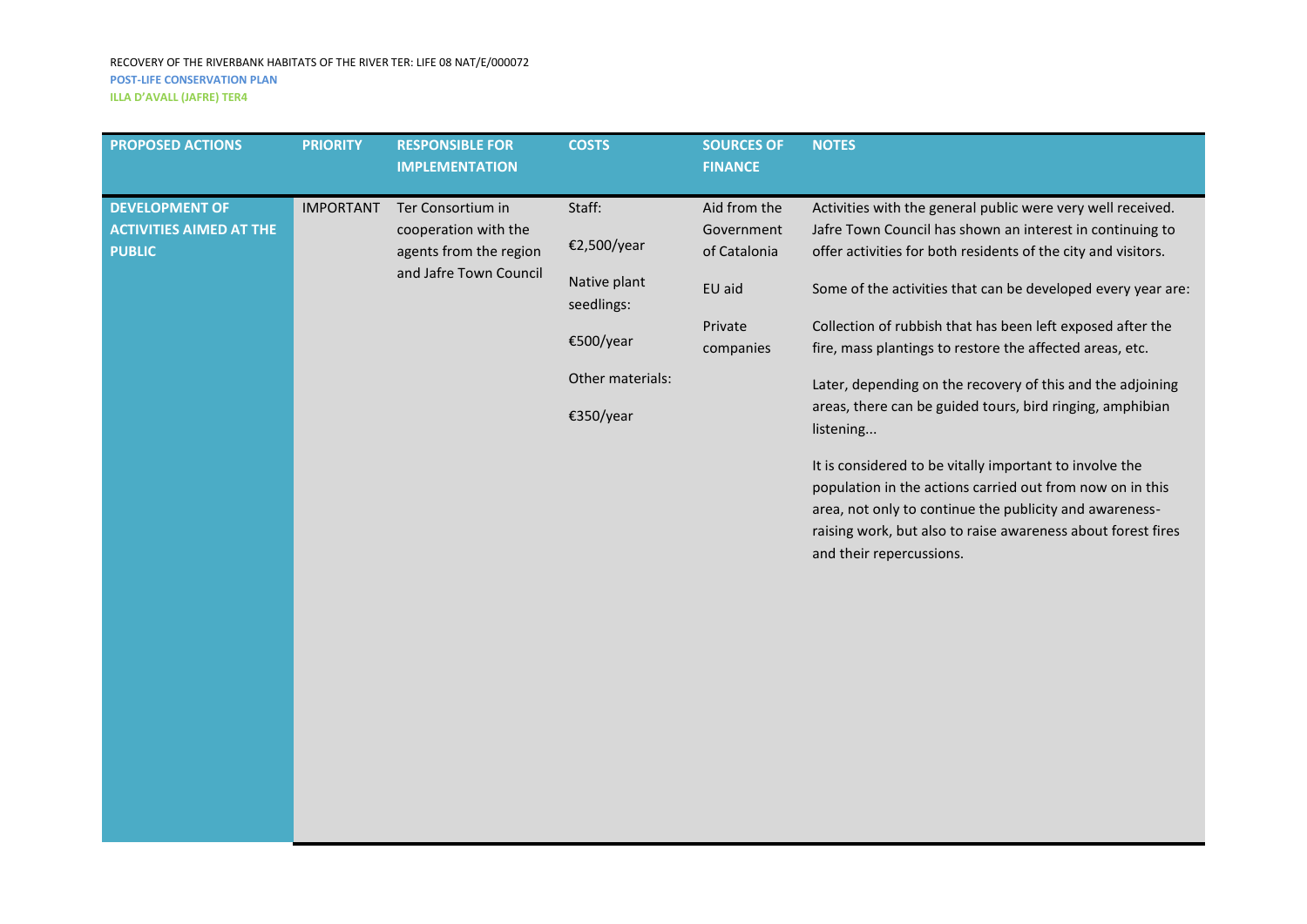#### RECOVERY OF THE RIVERBANK HABITATS OF THE RIVER TER: LIFE 08 NAT/E/000072 **POST-LIFE CONSERVATION PLAN**

**ILLA D'AVALL (JAFRE) TER4**

| <b>PROPOSED ACTIONS</b>                                                        | <b>PRIORITY</b>  | <b>RESPONSIBLE FOR</b><br><b>IMPLEMENTATION</b>                                                                                                | <b>COSTS</b>                                                                                                                         | <b>SOURCES OF</b><br><b>FINANCE</b>                                          | <b>NOTES</b>                                                                                                                                                                                                                                                                                                                             |  |  |  |
|--------------------------------------------------------------------------------|------------------|------------------------------------------------------------------------------------------------------------------------------------------------|--------------------------------------------------------------------------------------------------------------------------------------|------------------------------------------------------------------------------|------------------------------------------------------------------------------------------------------------------------------------------------------------------------------------------------------------------------------------------------------------------------------------------------------------------------------------------|--|--|--|
| <b>MANAGEMENT AND MONITORING:</b>                                              |                  |                                                                                                                                                |                                                                                                                                      |                                                                              |                                                                                                                                                                                                                                                                                                                                          |  |  |  |
| <b>MAINTENANCE OF THE</b><br><b>PROJECT WEBSITE</b><br>(OVERALL FOR ALL AREAS) | <b>IMPORTANT</b> | Ter Consortium                                                                                                                                 | Staff: Ter<br>Consortium staff<br>communication<br>officer.<br>€1,000/year<br>Outside<br>assistance:<br>domain + others<br>€150/year | Aid from the<br>Government<br>of Catalonia<br>EU aid<br>Private<br>companies | Over the next 5 years (2014-2018), the website:<br>http://www.liferipariater.com<br>must be operational. This activity must be carried out by the<br>consortium's own staff. On the website, the activities aimed<br>at the public held in these areas can be publicised to raise<br>awareness and improve knowledge of the environment. |  |  |  |
| <b>SCIENTIFIC MONITORING</b><br>(OVERALL FOR ALL AREAS)                        | <b>IMPORTANT</b> | <b>Ter Consortium</b><br>Environmental<br>volunteering<br>Professorial Chair in<br>Mediterranean Coastal<br>Ecosystems<br>University of Girona | €15,000 period<br>2014-2018                                                                                                          | Aid from the<br>Government<br>of Catalonia<br>EU aid<br>Private<br>companies | The initial RIPARIA TER document already considered that,<br>once the project was over, a review should be carried out of<br>the state of the vegetation and the bird, amphibian, reptile<br>and mammal populations every 5 years, to which must be<br>added the state of temporarily flooded areas.                                     |  |  |  |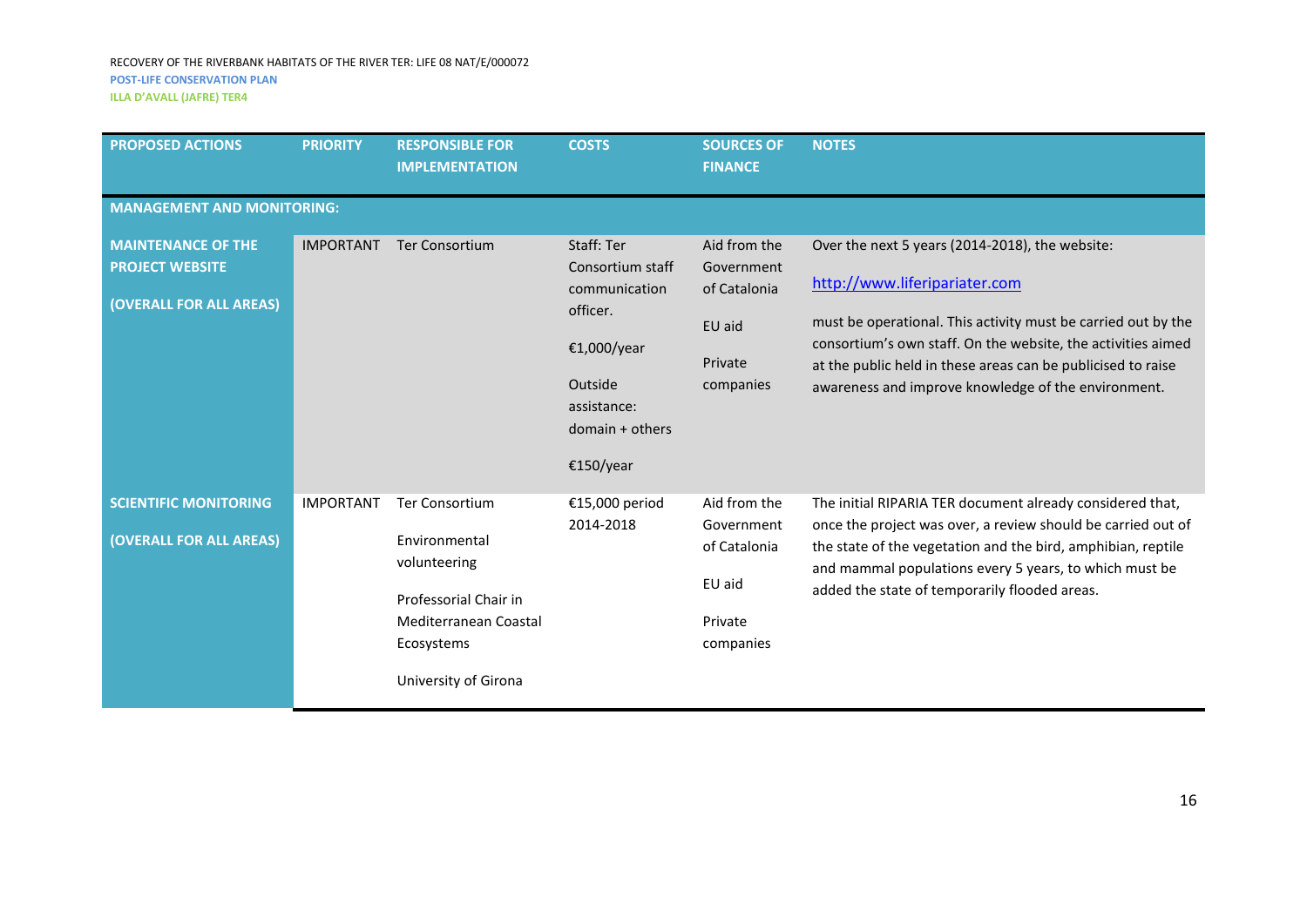| <b>PROPOSED ACTIONS</b>                                                                                                                                                                     | <b>PRIORITY</b>  | <b>RESPONSIBLE FOR</b><br><b>IMPLEMENTATION</b> | <b>COSTS</b>       | <b>SOURCES OF</b><br><b>FINANCE</b>                                 | <b>NOTES</b> |
|---------------------------------------------------------------------------------------------------------------------------------------------------------------------------------------------|------------------|-------------------------------------------------|--------------------|---------------------------------------------------------------------|--------------|
| <b>COORDINATION,</b><br><b>IMPLEMENTATION AND</b><br><b>MONITORING OF THE</b><br><b>PROPOSED ACTIONS IN</b><br><b>THE POST-LIFE</b><br><b>CONSERVATION PLANS</b><br>(OVERALL FOR ALL AREAS) | <b>NECESSARY</b> | <b>Ter Consortium</b>                           | Organisation staff | Own sources<br>Aid from the<br>Government<br>of Catalonia<br>EU aid |              |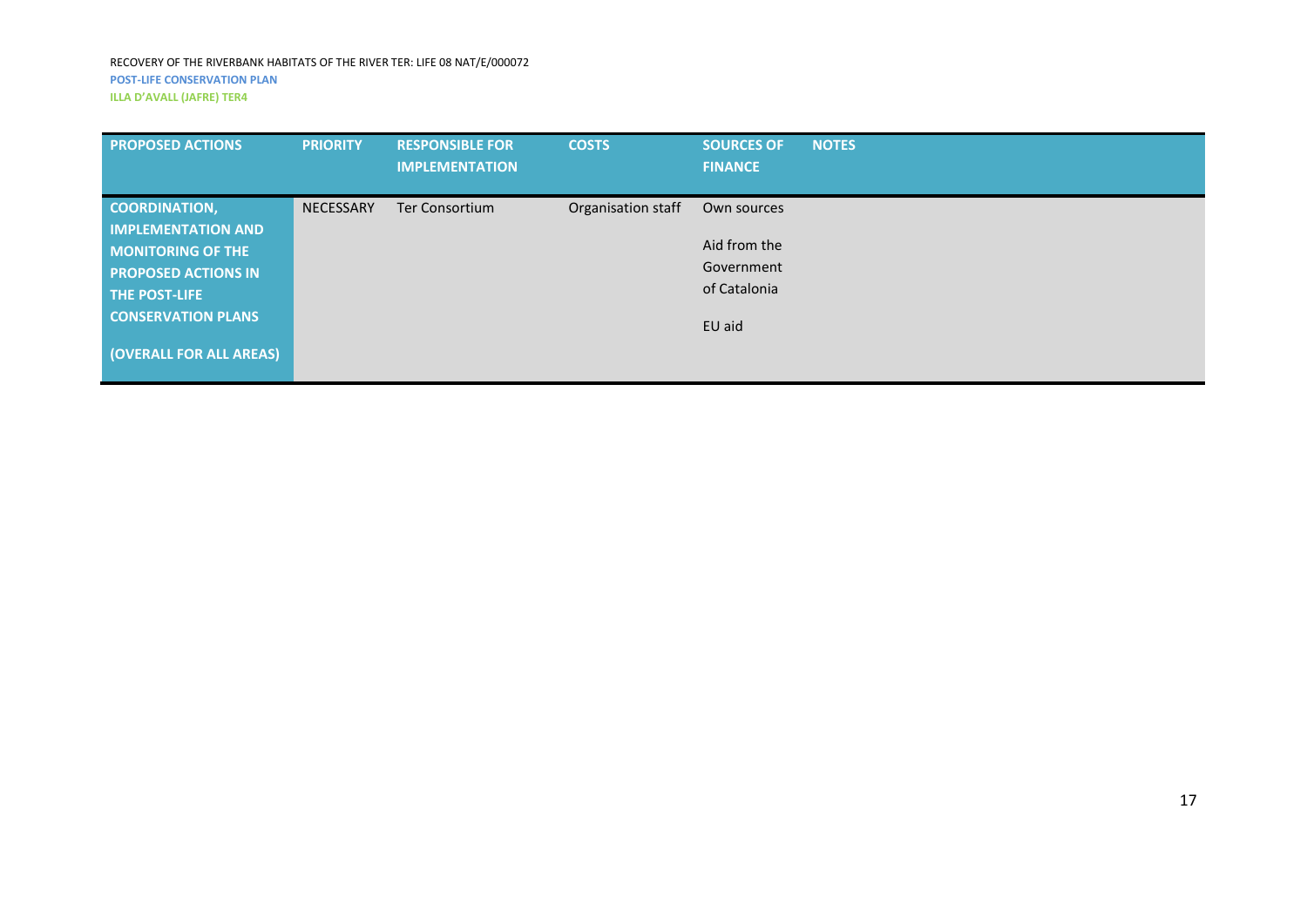## <span id="page-17-0"></span>**PROPOSAL TO REGULATE ACCESS TO ILLA D'AVALL (JAFRE)**

## *DETERMINING THE EXCEPTIONS TO THE RESTRICTED USE OF WHEELED TRANSPORT ON THE ISLAND TO PRESERVE ITS NATURAL VALUES.*

The Alba-Ter Consortium presented the project for the recovery of River Ter riverbank habitats (Riparia-Ter) at the LIFE+ Nature 2008 bidding round. At the end of July 2009, the European Commission's LIFE Committee approved the list of projects to be financed, one of which was the one presented by the Alba-Ter Consortium.

One of the areas that has benefited from the European aid for improving the riverbank habitats of the River Ter in 2012-2013 has been Illa d'Avall in the municipality of Jafre. In this area, actions have been carried out to improve the riverbank woodland, temporary Mediterranean ponds have been created, there has been planting with native plants and an island discovery route has been set up. In order to maintain and strengthen these actions, Illa d'Avall should be maintained without wheeled traffic, as it could damage some of the most singular values of the island.

Access to the island will be restricted to motor vehicles in general but affected residents may apply for exceptional permission for access. The granting and issue of special permission for access will be the responsibility of Jafre Town Council, with a commitment to preserve the natural values of this landscape.

Sometimes, exceptionally, emergency vehicles, the fire, police or ambulance services and other services doing their duty may also drive on to it.

In issuing special permission, the following aspects must be taken into account: